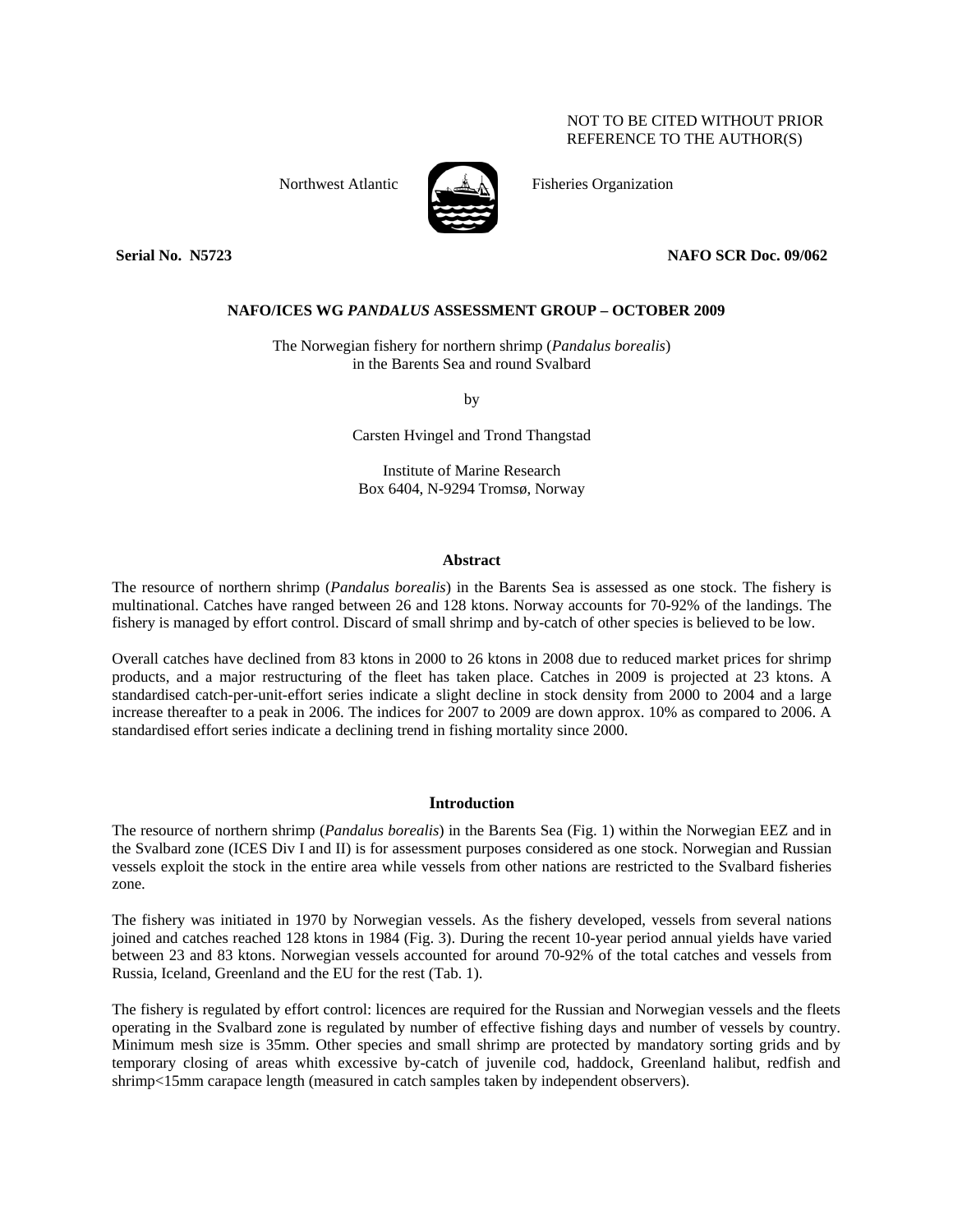2

A major restructuring of the fleet towards fewer and larger vessels has taken place since the mid 1990s. The fleet is now largely composed of a group of large freeze or factory trawlers (>3000HP (HP=engine horsepower)) and a small group of <500HP vessels. Trawling is mainly performed using two or three trawls simultaneously.

The present paper updates available information derived from catch statistics, logbooks and catch sampling from the Norwegian trawl fishery for shrimp in the Barents Sea (ICES Div. I and II).

# **Materials and methods**

Logbook data were analysed to show the spatial and temporal distribution of the fishery and fleet composition. Catch-per-unit-effort (CPUE) data from Norwegian vessels were used in multiplicative models to calculate standardised annual catch rate indices (Hvingel et al., 2000). A Standardised effort series was derived by dividing total catch by the standardised CPUE.

The CPUE indices included the following variables: (1) vessel fishing power grouped by engine size, (2) seasonal availability of shrimp, (3) spatial availability of shrimp, (4) gear type (single, double or triple trawl) and (5) annual mean CPUE. The calculations were done using the SAS statistical software (Anon., 1988). The area definition used is similar to the stratification used in the 1980-2004 survey (Hvingel, 2007). The multiplicative model was represented in logarithmic form as:

$$
\ln\left(CPUE_{kjmhi}\right) = \ln\left(u\right) + \ln\left(V_k\right) + \ln\left(S_j\right) + \ln\left(A_m\right) + \ln\left(G_h\right) + \ln\left(Y_i\right) + e_{kjmhi}
$$

Where  $CPUE_{kimhi}$  is the mean CPUE for vessel k, fishing in area m in month j during year i with geartype h (k = 1,...,n; m = 1,...,a; j = 1,...,s; i = 1,...,y; h=1,2,3); ln(*u*) is overall mean ln(*CPUE*);  $V_k$  is the effect of the k<sup>th</sup> vessel;  $S_i$ is the effect of the j<sup>th</sup> month;  $A_m$  is effect of the m<sup>th</sup> area;  $G_h$  is the effect of grar type h;  $Y_i$  is the effect of the i<sup>th</sup> year;  $e_{kjmhi}$  is the error term assumed to be normally distributed  $N(0,\sigma^2/n)$  where n is the number of observations in the cell. The standardised CPUE indices are the antilog of the year coefficient.

The fishing powers, *V*, were estimated at individual vessel level. Previously (before 2008) vessels were grouped by engine power and each group was one level in the model. The change was made in order not to have the year effects (the biomass indices) confounded by the recent restructuring of the fleet. Supposedly the least effective vessels are the ones leaving the fishery, which again would make the fishing power of vessel groups increase. By using individual vessels as the unit of fishing power this concern is now accommodated.

### **Results**

#### *Spatial and seasonal distribution*

The fishery is conducted mainly in the Hopen area (central Barents Sea) which, along with the Svalbard shelf, is considered the most important fishing ground (Fig. 1). The partial data for 2009 show less activity in the Hopen Deep while more effort is spent further east in "Smutthullet". Information from the industry point to high densities of shrimp in this area and area closing in the traditional Hopen Deep are due to juvenile redfish bycatch as the main reasons for the chance in fishing pattern.

The fishery takes place in all months but may in certain years be restricted by ice conditions. The lowest intensity is generally seen in October through March, the highest in May to August (Fig. 2).

### *Landings*

Since the early 1980s annual landings have varied in a cyclic manner with local minima and maxima separated by periods of 4-5 years (Fig. 3). Overall catches have ranged from 26 to 128 ktons. The most recent peak was seen in 2000 at approximately 83 ktons. Catches thereafter declined to 26 ktons in 2008. Based on data until August (logbooks and information from the industry) the total catch of 2009 is estimated at 23 ktons.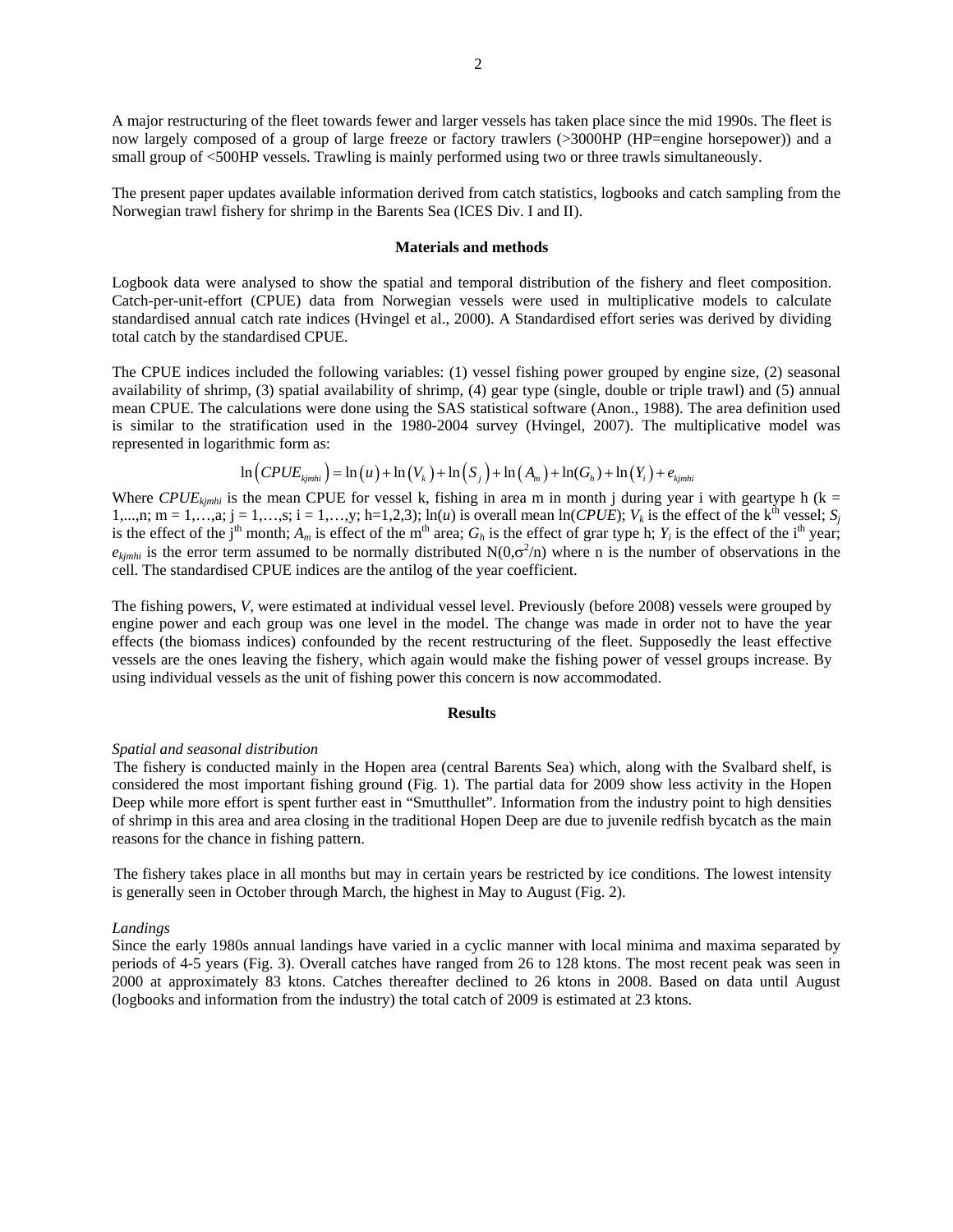### *Discards and by-catch*

Discard of shrimp is believed to be small as the fishery is not catch regulated. Small cod, haddock, Greenland halibut and redfish in the size range of 5-25 cm are caught as by-catch. The by-catch of small cod ranged between 2 and 67 million individuals/yr since 1997, while 1-9 million haddock/yr and 0.5 to 14 million Greenland halibut/yr was registered since 2000 (Table 3). Redfish bycatch have been low  $\langle$ <7 mill/yr) in recent years. Details on by-catch are reported to AFWG (ICES, 2008).

### *Fleet composition and gear*

A major restructuring of the fleet towards fewer and larger vessels has taken place since the mid 1990s. An average vessel had at that time around 1000 HP. 15 year later this value had increased to more than 6000 HP (Fig. 4).

Until 1996 the fishery was conducted by using single trawls only. Double trawls were then introduced and in 2002 approximately 2/3 the total effort spent was by using two trawls simultaneously (Fig. 6). In 2000 a few vessels started to experiment with triple trawls: 50% of the effort in 2009 is accounted for by this fishing method.

## *Standardised CPUE*

The fishery dependent index of stock biomass – the standardised CPUE – is indicative of shrimp greater than 16 mm cpl., i.e. of the older male and the female stock combined.

The standardised CPUE declined by 60% from a maximum in 1984 to the lowest value of the time series in 1987 (Fig. 7) (Tab. 2). Since then it has shown an overall increasing trend. A new peak was reached in 2006. The 2007 to 2009 mean values are all about 10% lower than the 2006-value, but is still above the average of the series.

New methods for the calculation of this index series was introduced in 2008 see Hvingel and Thangstad (2008).

### *Effort*

Standardised effort has shown a declining trend since 2000 (Fig. 7).

### **References**

ANON. 1988. SAS/STAT User's Guide, Release 6.03 Edition. Cary, NC: SAS Institute Inc., 1988. 1028 ICES 2006. Report of the Pandalus assessment working group 2005. ICES CM 2006/ACFM:10. ref G. 72 pp. HVINGEL, C. 2007. Research survey information regarding northern shrimp (*Pandalus borealis*) in the Barents Sea. NAFO SCR Doc. 07/75, Serial No. N5461.

HVINGEL, C. AND THANGSTAD, T. 2008. The Norwegian fishery for northern shrimp (*Pandalus borealis*) in the Barents Sea. NAFO SCR Doc. 07/74, Serial No. N5460.

HVINGEL, C., LASSEN, H. AND PARSONS, D. G. 2000. A biomass index for northern shrimp (*Pandalus borealis*) in Davis Strait based on multiplicative modelling of commercial catch-per-unit-effort data (1976 - 1997). J. Northw. Atl. Fish. Sci. 26: 25–31.

ICES 2007. Report of the Arctic Fisheries Working Group 2007. ICES CM 2007/ACFM:25.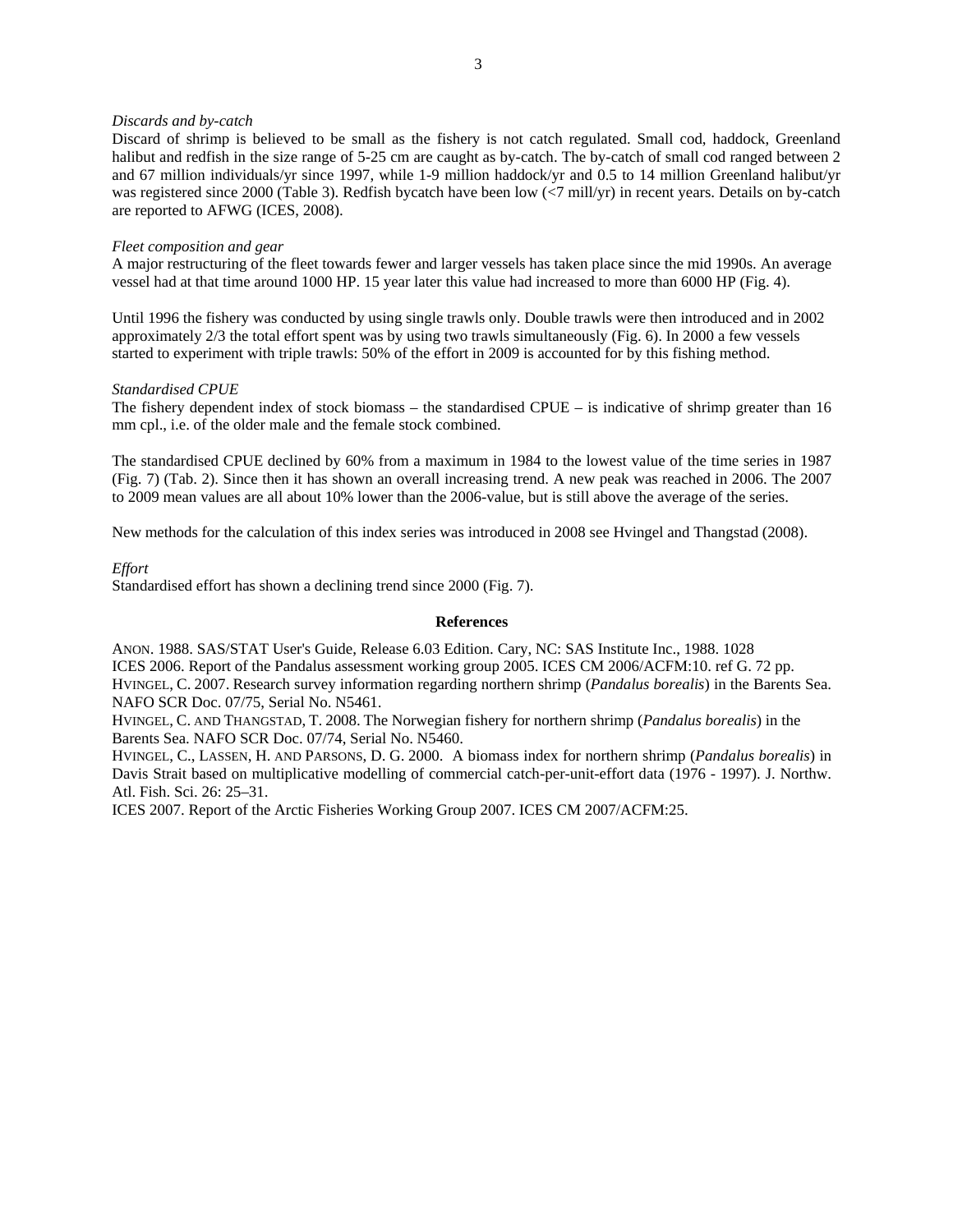| $\overline{Y}$ ear | Norway | Russia | Others | Total   |
|--------------------|--------|--------|--------|---------|
| 1970               | 5.508  | 0      | 0      | 5.508   |
| 1971               | 5.116  | 0      | 0      | 5.116   |
| 1972               | 6.772  | 0      | 0      | 6.772   |
| 1973               | 6.921  | 0      | 0      | 6.921   |
| 1974               | 8.008  | 0.992  | 0      | 9.000   |
| 1975               | 8.197  | 0      | 0.002  | 8.199   |
| 1976               | 9.752  | 0.548  | 0      | 10.300  |
| 1977               | 6.78   | 12.774 | 4.854  | 24.408  |
| 1978               | 20.484 | 15.859 | 0      | 36.343  |
| 1979               | 25.435 | 10.864 | 0.39   | 36.689  |
| 1980               | 35.061 | 11.219 | 0      | 46.280  |
| 1981               | 32.713 | 10.897 | 1.011  | 44.621  |
| 1982               | 43.451 | 15.552 | 3.835  | 62.838  |
| 1983               | 70.798 | 29.105 | 4.903  | 104.806 |
| 1984               | 76.636 | 43.180 | 8.246  | 128.062 |
| 1985               | 82.123 | 32.104 | 10.262 | 124.489 |
| 1986               | 48.569 | 10.216 | 6.538  | 65.323  |
| 1987               | 31.353 | 6.690  | 5.324  | 43.367  |
| 1988               | 32.021 | 12.32  | 4.348  | 48.689  |
| 1989               | 47.064 | 12.252 | 3.432  | 62.748  |
| 1990               | 54.182 | 20.295 | 6.687  | 81.164  |
| 1991               | 39.272 | 29.434 | 6.156  | 74.862  |
| 1992               | 39.603 | 20.944 | 8.021  | 68.568  |
| 1993               | 33.109 | 22.397 | 0.806  | 56.312  |
| 1994               | 20.116 | 7.108  | 1.063  | 28.287  |
| 1995               | 19.337 | 3.564  | 2.319  | 25.220  |
| 1996               | 25.445 | 5.747  | 3.320  | 34.512  |
| 1997               | 29.079 | 1.493  | 5.164  | 35.736  |
| 1998               | 44.792 | 4.895  | 6.1031 | 55.790  |
| 1999               | 52.612 | 10.765 | 12.292 | 75.669  |
| 2000               | 55.333 | 19.596 | 8.2413 | 83.170  |
| 2001               | 43.031 | 5.846  | 8.659  | 57.536  |
| 2002               | 48.799 | 3.790  | 8.899  | 61.488  |
| 2003               | 34.172 | 2.186  | 1.599  | 37.957  |
| 2004               | 35.918 | 1.170  | 4.211  | 41.299  |
| 2005               | 36.966 | 0.933  | 3.519  | 41.418  |
| 2006               | 27.352 | 0.000  | 2.282  | 29.634  |
| 2007               | 25.403 | 0.009  | 3.765  | 29.177  |
| 2008               | 20.638 | 0.370  | 5.129  | 26.137  |
| 2009               | 19.000 | 0.000  | 4.000  | 23.000  |

**Table 1.** Nominal landings ('000 tons) by nation (2009 catch is estimated based on data until August).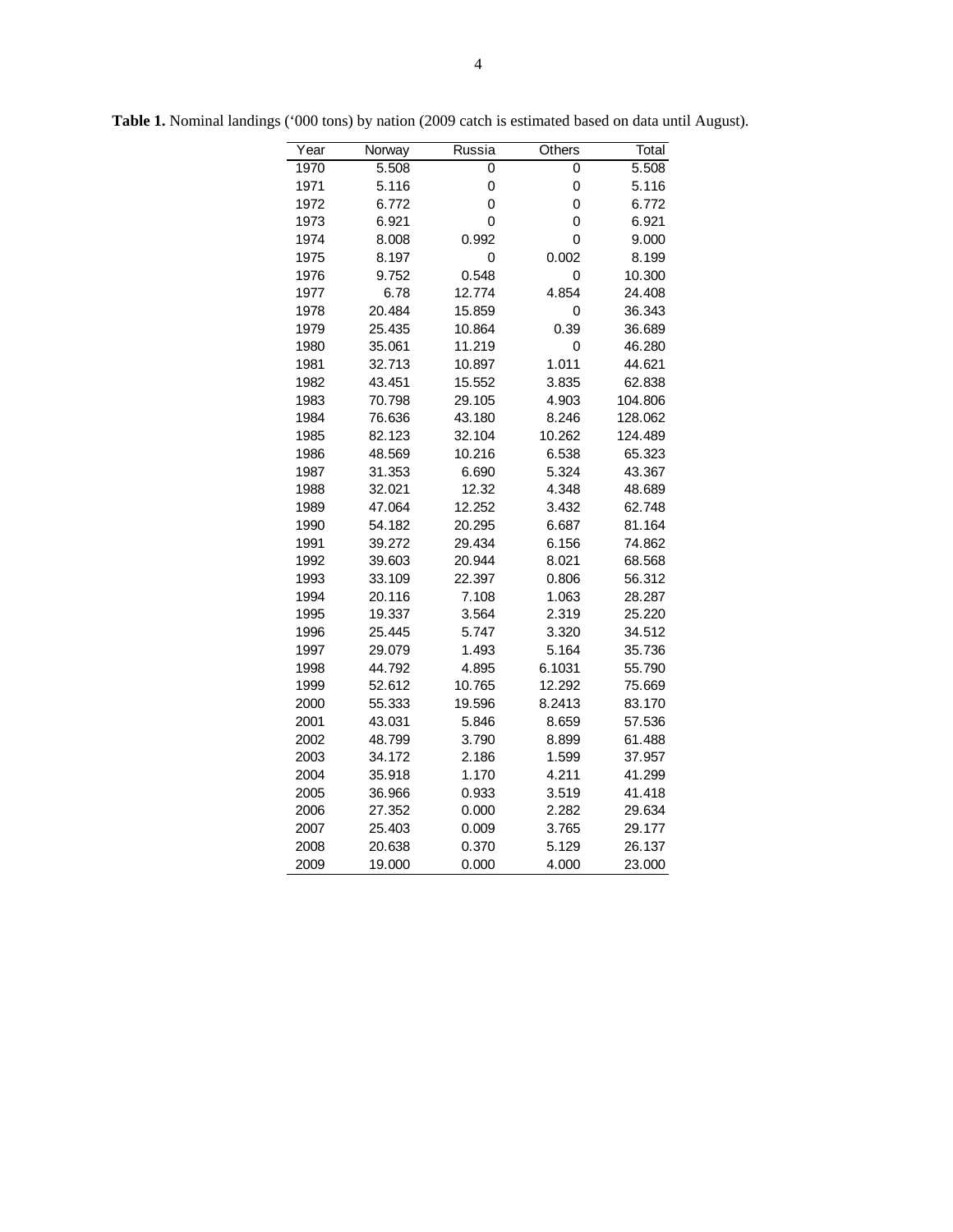| <b>Table 2.</b> Realised catch-per-unit-effort (CPUE) and effort (hrs trawled), and standardised (se text) CPUE and effort |
|----------------------------------------------------------------------------------------------------------------------------|
| as proxies for fishable biomass and fishing mortality respectively. Based on Norwegian logbook data.                       |
| (2009 values are estimated based on data until August).                                                                    |

|      |             | Absolute | Standardised |        |  |
|------|-------------|----------|--------------|--------|--|
| year | <b>CPUE</b> | Effort   | <b>CPUE</b>  | Effort |  |
|      | kg/hr       | '000 hrs | index        | index  |  |
| 1980 | 186         | 189      | 1.00         | 1.00   |  |
| 1981 | 216         | 152      | 1.19         | 0.81   |  |
| 1982 | 198         | 219      | 1.15         | 1.18   |  |
| 1983 | 231         | 306      | 1.31         | 1.73   |  |
| 1984 | 250         | 306      | 1.38         | 2.00   |  |
| 1985 | 231         | 356      | 1.15         | 2.35   |  |
| 1986 | 154         | 315      | 0.68         | 2.08   |  |
| 1987 | 116         | 270      | 0.53         | 1.76   |  |
| 1988 | 113         | 282      | 0.57         | 1.84   |  |
| 1989 | 143         | 330      | 0.72         | 1.88   |  |
| 1990 | 150         | 361      | 0.74         | 2.38   |  |
| 1991 | 171         | 230      | 0.78         | 2.08   |  |
| 1992 | 211         | 188      | 0.90         | 1.64   |  |
| 1993 | 209         | 159      | 0.97         | 1.25   |  |
| 1994 | 173         | 116      | 0.80         | 0.76   |  |
| 1995 | 150         | 129      | 0.67         | 0.81   |  |
| 1996 | 191         | 133      | 0.84         | 0.89   |  |
| 1997 | 228         | 127      | 0.80         | 0.97   |  |
| 1998 | 294         | 153      | 0.97         | 1.24   |  |
| 1999 | 295         | 178      | 1.02         | 1.60   |  |
| 2000 | 283         | 195      | 0.90         | 1.99   |  |
| 2001 | 356         | 121      | 0.91         | 1.37   |  |
| 2002 | 412         | 119      | 0.90         | 1.48   |  |
| 2003 | 386         | 88       | 0.88         | 0.93   |  |
| 2004 | 402         | 89       | 0.75         | 1.18   |  |
| 2005 | 611         | 61       | 1.04         | 0.86   |  |
| 2006 | 754         | 36       | 1.14         | 0.56   |  |
| 2007 | 866         | 30       | 1.04         | 0.61   |  |
| 2008 | 806         | 26       | 1.04         | 0.54   |  |
| 2009 | 865         | 22       | 1.03         | 0.48   |  |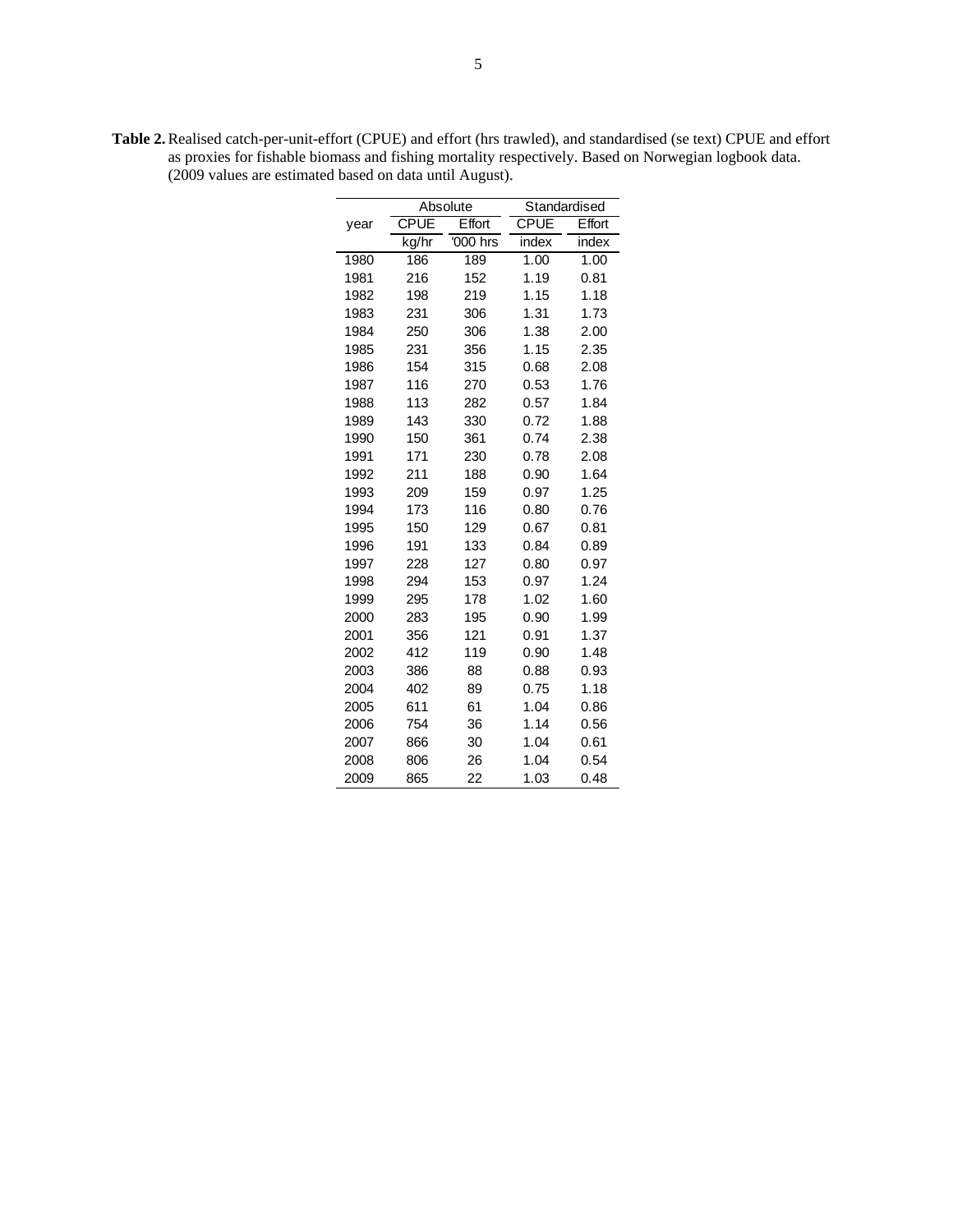| Year | Cod |       | Redfish        | Haddock | Gr. Halibut |
|------|-----|-------|----------------|---------|-------------|
| 1983 |     | 14.57 | 91             |         |             |
| 1984 |     | 12.6  | 167            |         |             |
| 1985 |     | 92.41 | 198            |         |             |
| 1986 |     | 10.91 | 18             |         |             |
| 1987 |     | 9.87  | 110            |         |             |
| 1988 |     | 5.19  | 46             |         |             |
| 1989 |     | 1.5   | 199            |         |             |
| 1990 |     | 9.02  | 94             |         |             |
| 1991 |     | 22.52 | 51             |         |             |
| 1992 |     | 25.43 | 78             |         |             |
| 1993 |     | 19.23 | 22             |         |             |
| 1994 |     | 4.56  | 23             |         |             |
| 1995 |     | 5.92  | $\overline{2}$ |         |             |
| 1996 |     | 17.1  | 25             |         |             |
| 1997 |     | 28.69 | 24             |         |             |
| 1998 |     | 67.11 | 3              |         |             |
| 1999 |     | 13.43 | 11             |         |             |
| 2000 |     | 7.77  | 15             | 3.72    | 13.94       |
| 2001 |     | 12.87 | 14             | 1.75    | 7.57        |
| 2002 |     | 2.46  | 5              | 9.19    | 0.19        |
| 2003 |     | 15.03 | 0.61           | 5.52    | 0.59        |
| 2004 |     | 2.66  | 1.1            | 1.22    | 0.33        |
| 2005 |     | 6.46  | 2.01           |         |             |
| 2006 |     | 4.9   | 5.09           |         |             |
| 2007 |     | 2.52  | 6.49           |         |             |
| 2008 |     | 2.24  | 5.78           |         |             |
| 2009 |     | 1.99  | 5.11           |         |             |

**Table 3.** Estimated bycatch of cod, haddock, Greenland halibut and redfish (million individuals)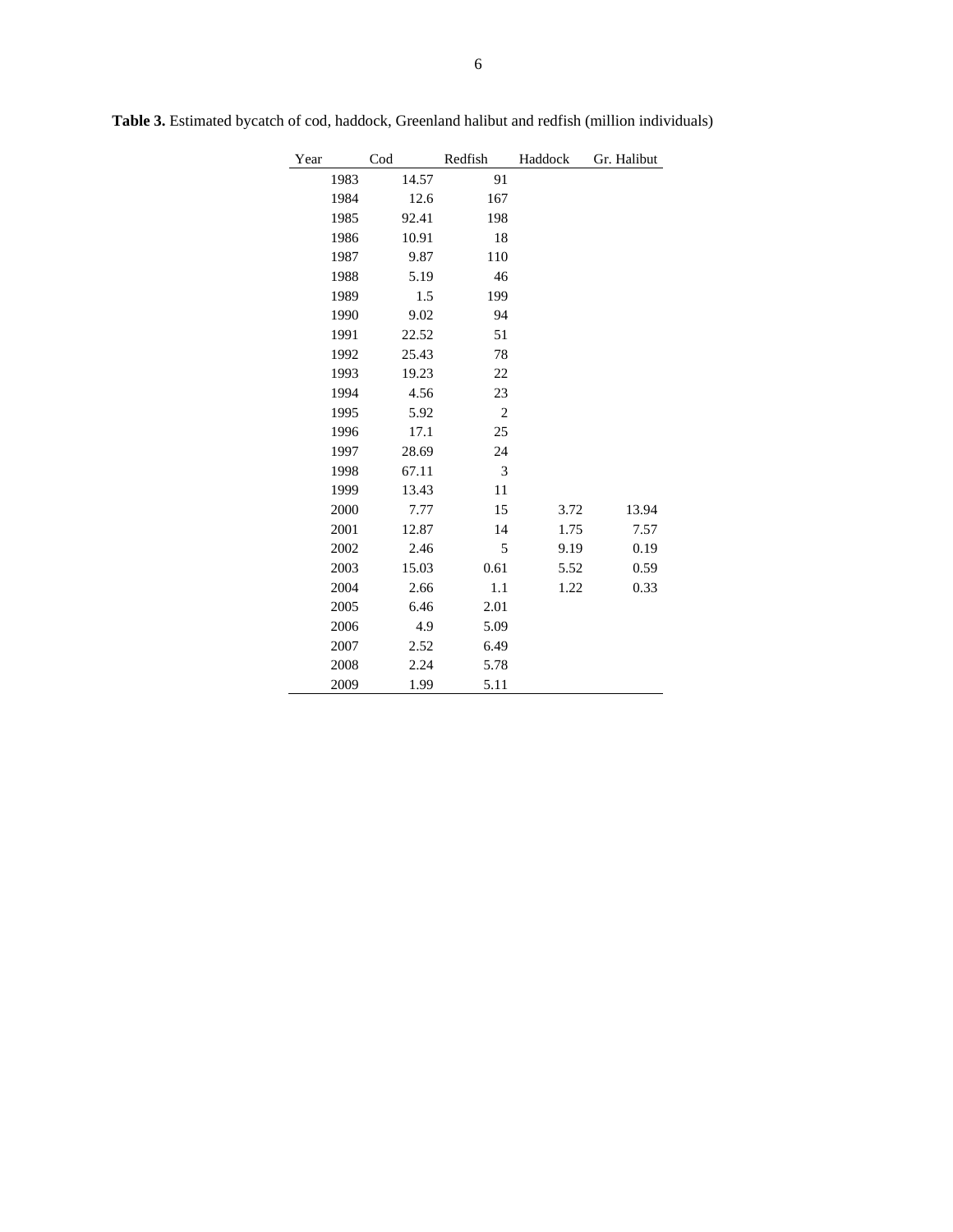

**Fig. 1.** Distribution of catches by Norwegian vessels 2001-2009 based on logbook information. (2009 only data until August)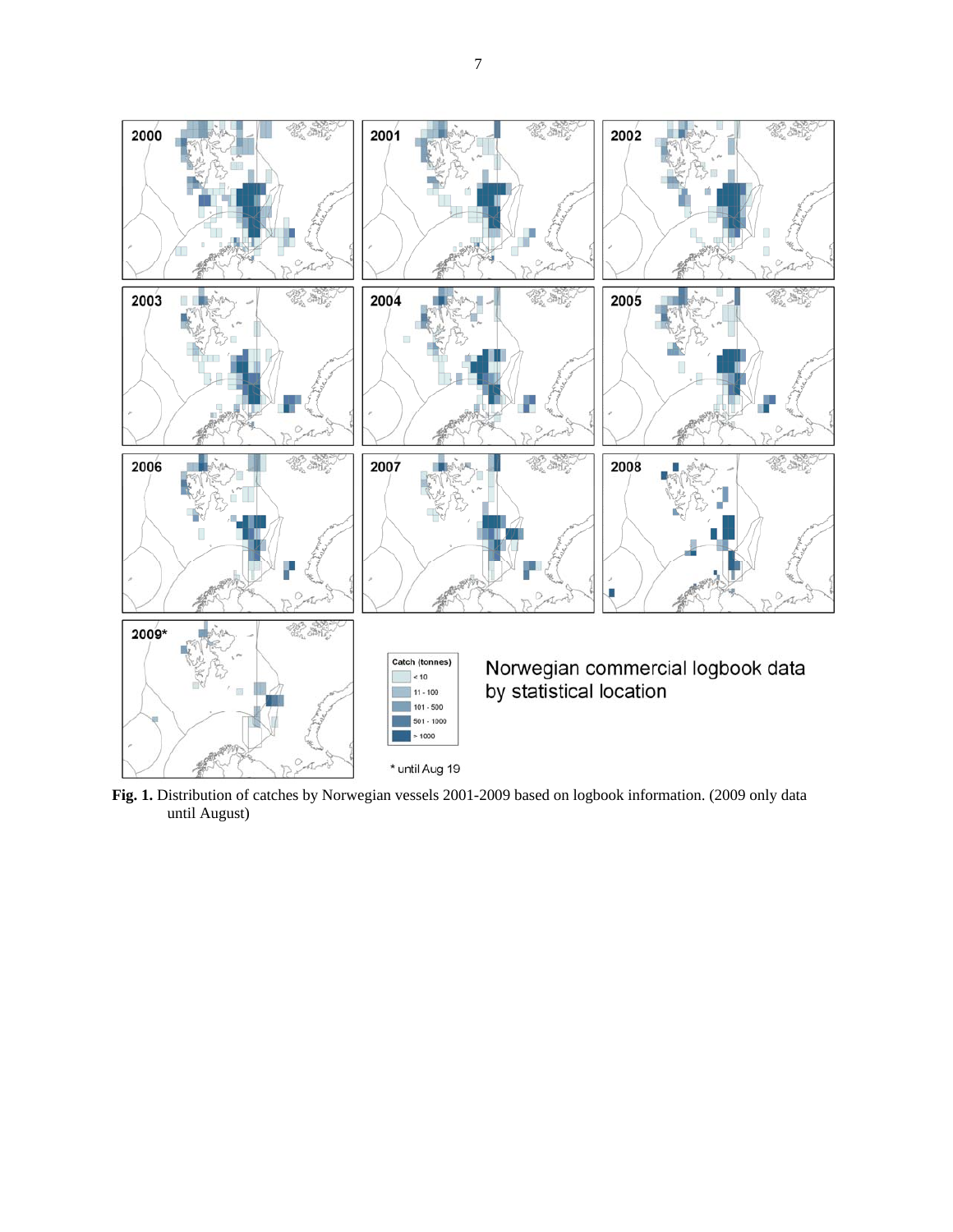

**Fig. 2.** Shrimp in the Barents Sea: Seasonal distribution of fishing effort 2006-may 2009 and mean 1980-2009. Hours trawled in a month as a percentage of total effort of the year. Norwegian data.



**Fig. 3.** Shrimp in the Barents Sea: Total annual landings. The 2009 projected value is estimated based on data until August.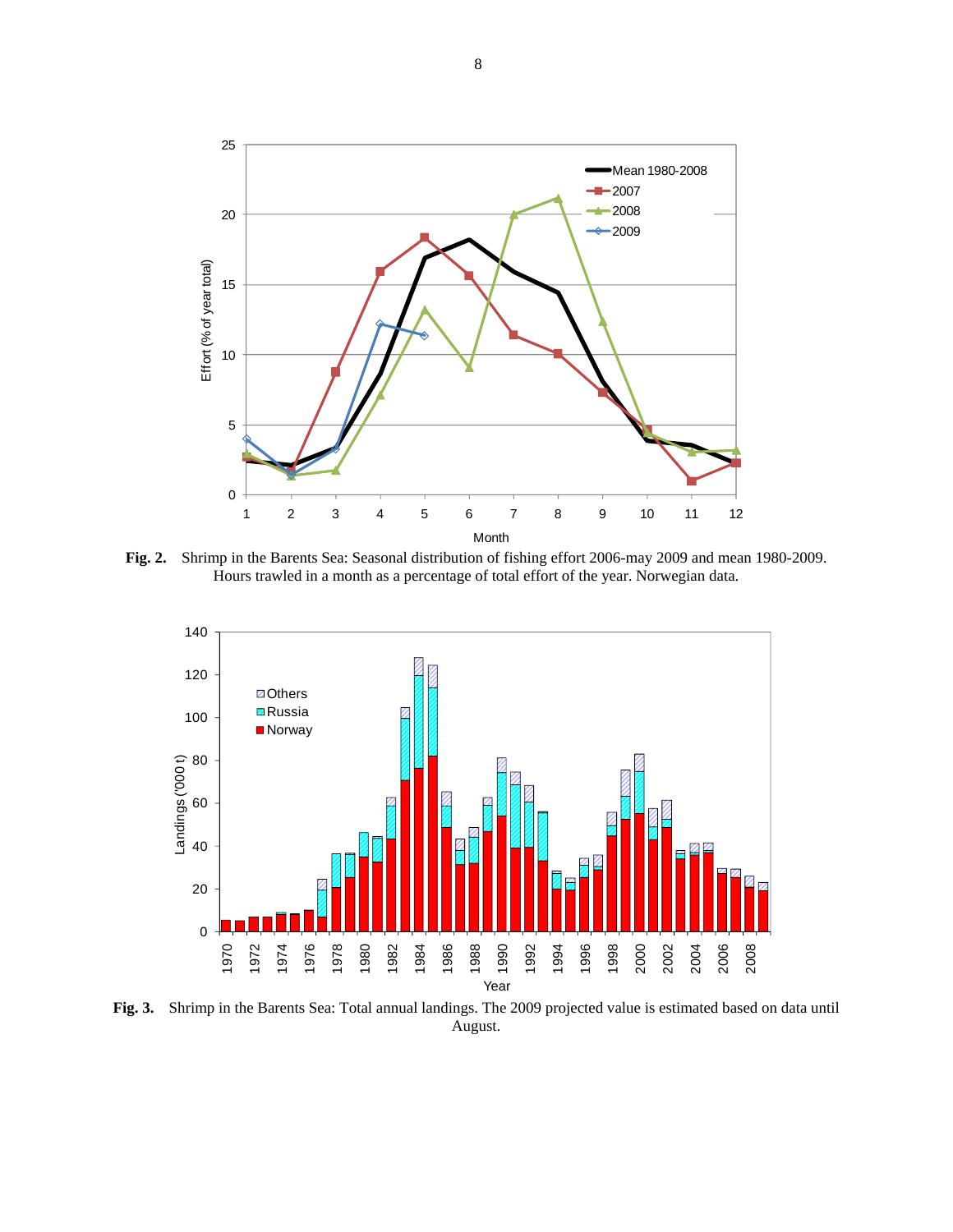

**Fig. 4.** Shrimp in the Barents Sea: Mean engine size (horse powers) behind an hour of trawled in the years 1980- 2009.



**Fig. 5.** Shrimp in the Barents Sea: Percentage of total fishing effort spent by using single, double or triple trawls 2000-2009. Norwegian data.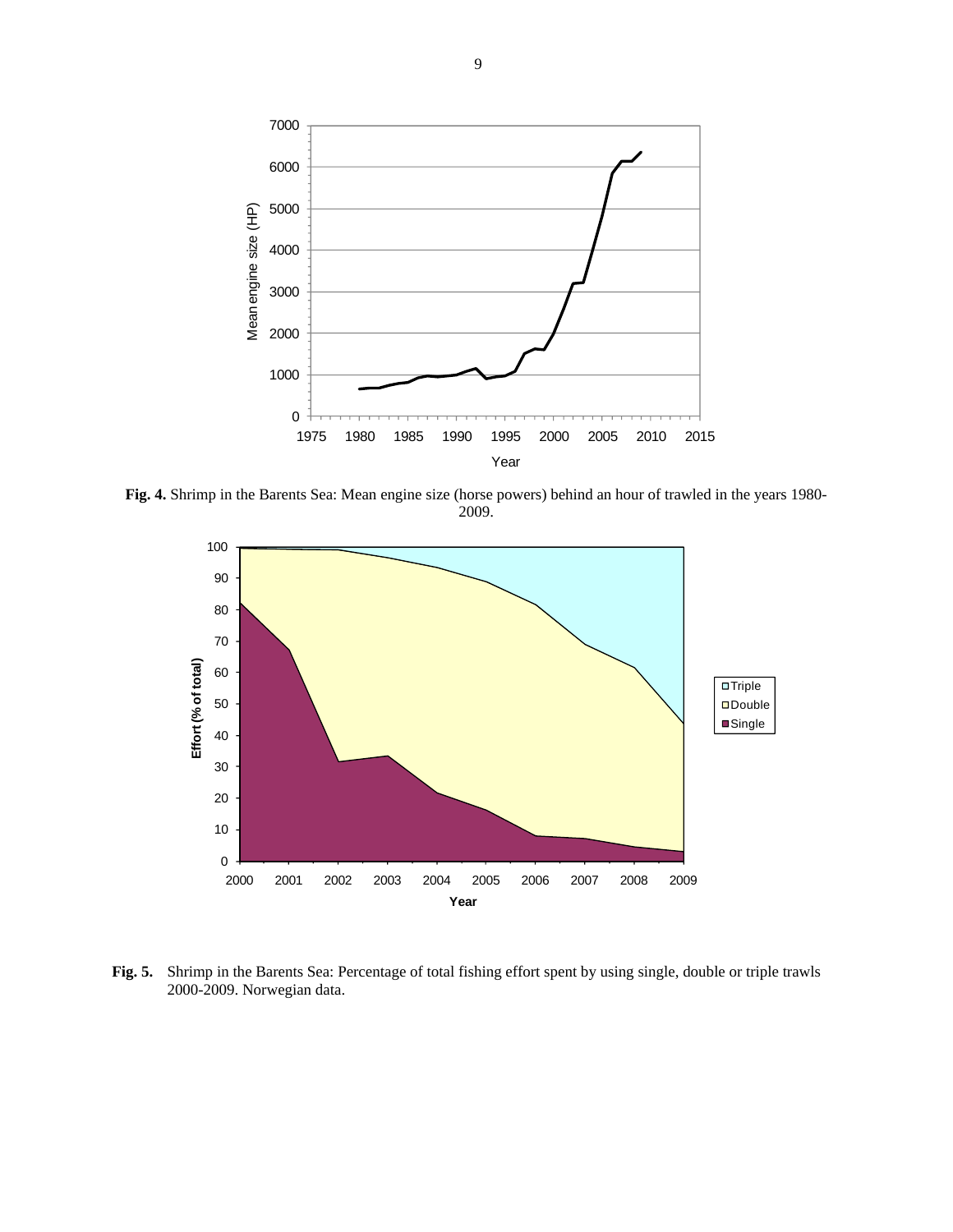

**Fig 6.** Shrimp in the Barents Sea: Standardised CPUE, Norwegian data.



**Fig 7.** Shrimp in the Barents Sea: Standardised effort, Norwegian data.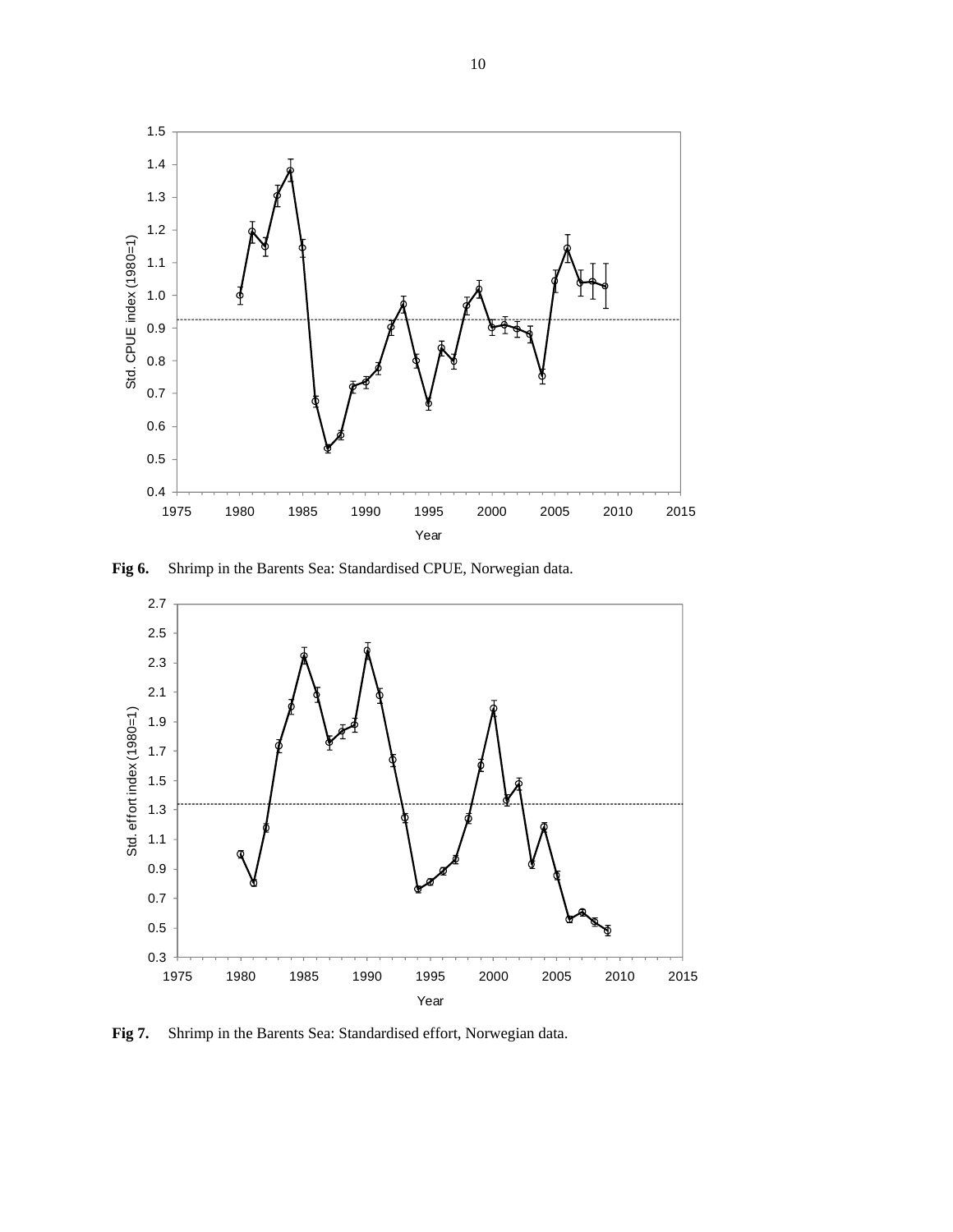**Appendix 1.** Output from GLM-run of the Barents Sea index. Gear 55=single trawl, grar 58=double trawl, gear 59= triple trawl. Strata definitions see Hvingel 2007. Vessels are individual vessel identification code.

|        | Class Level Information                                                  |
|--------|--------------------------------------------------------------------------|
| Class  | Levels Values                                                            |
| strata | 8 ABCDEFGH                                                               |
| gear   | 3 55 58 59                                                               |
| vessel | 426 Not listed                                                           |
| year   | 30 1980 1981 1982 1983 1984 1985 1986 1987 1988 1989 1990 1991 1992 1993 |
|        | 1994 1995 1996 1997 1998 1999 2000 2001 2002 2003 2004 2005 2006 2007    |
|        | 2008 2009                                                                |
| month  | 12 1 2 3 4 5 6 7 8 9 10 11 12                                            |

Number of Observations Used 207627

The GLM Procedure

Dependent Variable: lncpue Weight: effort

|                 |           |          | Sum of      |             |         |         |
|-----------------|-----------|----------|-------------|-------------|---------|---------|
| Source          |           | DF       | Squares     | Mean Square | F Value | Pr > F  |
| Model           |           | 474      | 970449.893  | 2047.363    | 537.40  | < .0001 |
| Error           |           | 207152   | 789204.034  | 3.810       |         |         |
| Corrected Total |           | 207626   | 1759653.927 |             |         |         |
| R-Square        | Coeff Var | Root MSE | lncpue Mean |             |         |         |
| 0.551500        | 37.55549  | 1.951866 | 5.197286    |             |         |         |
| Source          |           | DF       | Type III SS | Mean Square | F Value | Pr > F  |
| strata          |           | 7        | 16724.7879  | 2389.2554   | 627.14  | < .0001 |
| year            |           | 29       | 145926.3504 | 5031.9431   | 1320.80 | < .0001 |
| qear            |           | 2        | 217.5188    | 108.7594    | 28.55   | < .0001 |
| vessel          |           | 425      | 219067.3880 | 515.4527    | 135.30  | < .0001 |
| month           |           | 11       | 57125.4226  | 5193.2202   | 1363.13 | < 0.001 |

Dependent Variable: lncpue

|           |               |                  | Standard   |           |           |
|-----------|---------------|------------------|------------|-----------|-----------|
| Parameter |               | Estimate         | Error      | t Value   | Pr >  t   |
| Intercept |               | 4.027749332 B    | 0.34215141 | 11.77     | < .0001   |
| strata    | Α             | $-0.088511638$ B | 0.00546846 | $-16.19$  | < .0001   |
| strata    | В             | 0.065451972 B    | 0.00484634 | 13.51     | < .0001   |
| strata    | $\mathcal{C}$ | 0.069427559 B    | 0.00452606 | 15.34     | < .0001   |
| strata    | D             | 0.022476822 B    | 0.00946694 | 2.37      | 0.0176    |
| strata    | $\mathbf E$   | 0.192760228 B    | 0.00379745 | 50.76     | < .0001   |
| strata    | $\mathbf F$   | 0.035372629 B    | 0.00982695 | 3.60      | 0.0003    |
| strata    | G             | 0.015430357 B    | 0.00558441 | 2.76      | 0.0057    |
| strata    | H             | 0.000000000B     |            | $\bullet$ | $\bullet$ |
| year      | 1981          | 0.177648232 B    | 0.00976584 | 18.19     | < .0001   |
| year      | 1982          | 0.139329902 B    | 0.00855602 | 16.28     | < .0001   |
| year      | 1983          | 0.266437224 B    | 0.00828722 | 32.15     | < .0001   |
| year      | 1984          | 0.323727464 B    | 0.00850822 | 38.05     | < .0001   |
| year      | 1985          | 0.135445168 B    | 0.00862698 | 15.70     | < .0001   |
| year      | 1986          | $-0.389256770 B$ | 0.00890524 | $-43.71$  | < .0001   |
| year      | 1987          | $-0.629433387 B$ | 0.00944777 | $-66.62$  | < .0001   |
| year      | 1988          | $-0.556505609$ B | 0.00914027 | $-60.89$  | < .0001   |
| year      | 1989          | $-0.326353005$ B | 0.00879713 | $-37.10$  | < .0001   |
| year      | 1990          | $-0.307022359$ B | 0.00874859 | $-35.09$  | < .0001   |
| year      | 1991          | $-0.251519488$ B | 0.00923786 | $-27.23$  | < .0001   |
| year      | 1992          | $-0.101917933 B$ | 0.00952711 | $-10.70$  | < .0001   |
| year      | 1993          | $-0.026467826$ B | 0.00998416 | $-2.65$   | 0.0080    |
| year      | 1994          | $-0.221936390 B$ | 0.01103743 | $-20.11$  | < .0001   |
| year      | 1995          | $-0.400806923 B$ | 0.01107060 | $-36.20$  | < .0001   |
| year      | 1996          | $-0.175741863$ B | 0.01072983 | $-16.38$  | < .0001   |
| year      | 1997          | $-0.223842007$ B | 0.01093584 | $-20.47$  | < .0001   |
| year      | 1998          | $-0.031836516 B$ | 0.01069412 | $-2.98$   | 0.0029    |
| year      | 1999          | 0.019467585 B    | 0.01052680 | 1.85      | 0.0644    |
| year      | 2000          | $-0.102958364 B$ | 0.01104378 | $-9.32$   | < .0001   |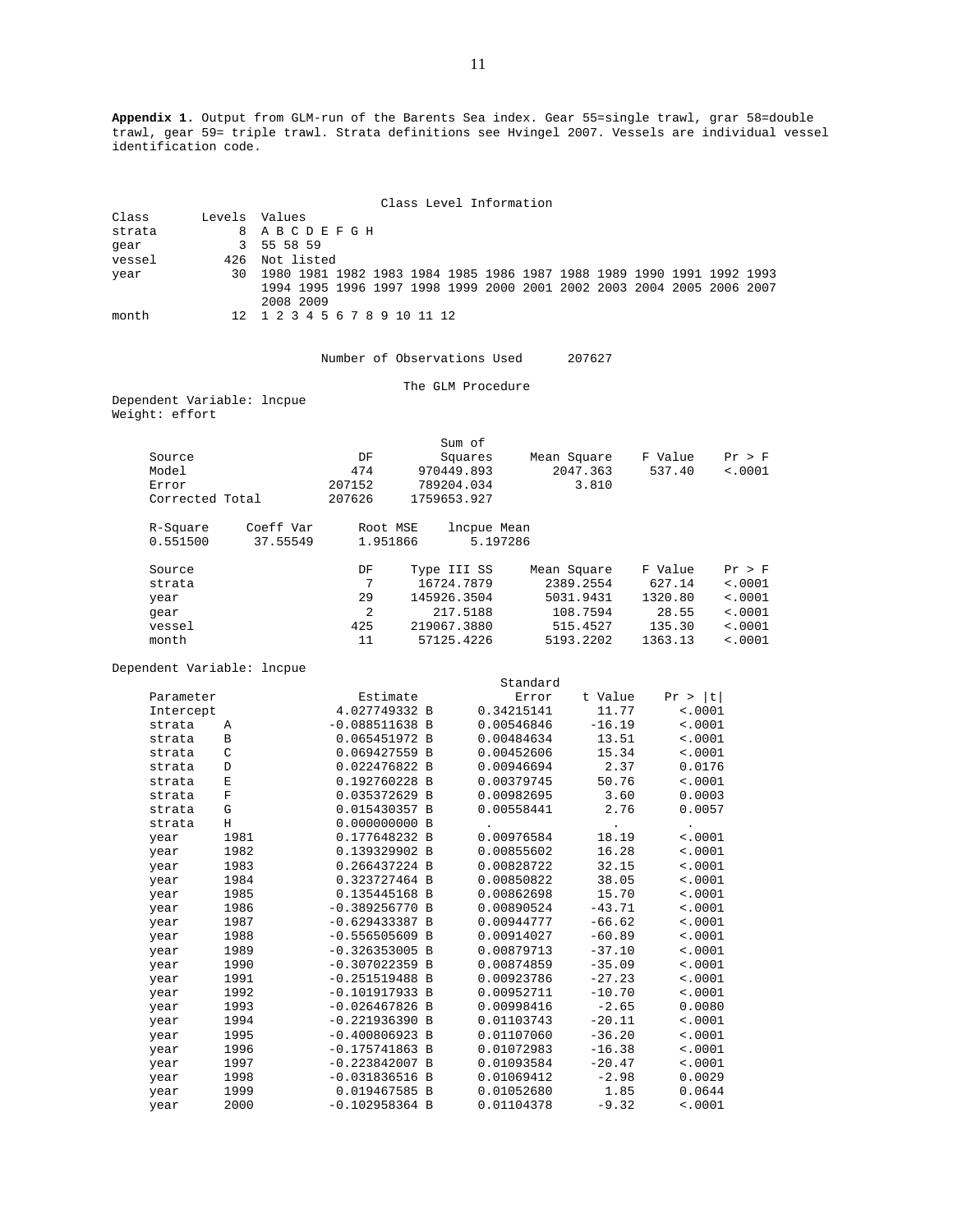| year   | 2001               | $-0.094064542 B$ | 0.01238420 | $-7.60$  | < .0001 |
|--------|--------------------|------------------|------------|----------|---------|
| year   | 2002               | $-0.107463211$ B | 0.01298159 | $-8.28$  | < .0001 |
| year   | 2003               | $-0.126088160$ B | 0.01407456 | $-8.96$  | < .0001 |
| year   | 2004               | $-0.283169391 B$ | 0.01404215 | $-20.17$ | < .0001 |
| year   | 2005               | 0.043653535 B    | 0.01586719 | 2.75     | 0.0059  |
| year   | 2006               | 0.134584350 B    | 0.01841011 | 7.31     | < .0001 |
| year   | 2007               | 0.037386964 B    | 0.01989219 | 1.88     | 0.0602  |
| year   | 2008               | 0.041861471 B    | 0.02750962 | 1.52     | 0.1281  |
| year   | 2009               | 0.027905245 B    | 0.03597421 | 0.78     | 0.4379  |
| year   | 1980               | 0.000000000 B    |            | $\cdot$  |         |
| gear   | 55                 | $-0.162751005$ B | 0.02730953 | $-5.96$  | < .0001 |
| gear   | 58                 | $-0.103841192 B$ | 0.02584916 | $-4.02$  | < .0001 |
| gear   | 59                 | 0.000000000 B    |            |          |         |
| vessel | Values not printed |                  |            |          |         |
| month  | $\mathbf{1}$       | 0.215322620 B    | 0.00919751 | 23.41    | < .0001 |
| month  | $\overline{a}$     | 0.165440565 B    | 0.00959051 | 17.25    | < .0001 |
| month  | 3                  | 0.279146909 B    | 0.00897436 | 31.10    | < .0001 |
| month  | $\overline{4}$     | 0.205020681 B    | 0.00812038 | 25.25    | < .0001 |
| month  | 5                  | 0.137988165 B    | 0.00771301 | 17.89    | < .0001 |
| month  | 6                  | 0.131569407 B    | 0.00767751 | 17.14    | < .0001 |
| month  | 7                  | 0.076352317 B    | 0.00772399 | 9.89     | < .0001 |
| month  | 8                  | 0.015490721 B    | 0.00775569 | 2.00     | 0.0458  |
| month  | 9                  | $-0.157565724$ B | 0.00797300 | $-19.76$ | < .0001 |
| month  | 10                 | $-0.384902184$ B | 0.00864761 | $-44.51$ | < .0001 |
| month  | 11                 | $-0.184960315 B$ | 0.00840760 | $-22.00$ | < .0001 |
| month  | 12                 | 0.000000000B     |            |          |         |
|        |                    |                  |            |          |         |

Continues……….